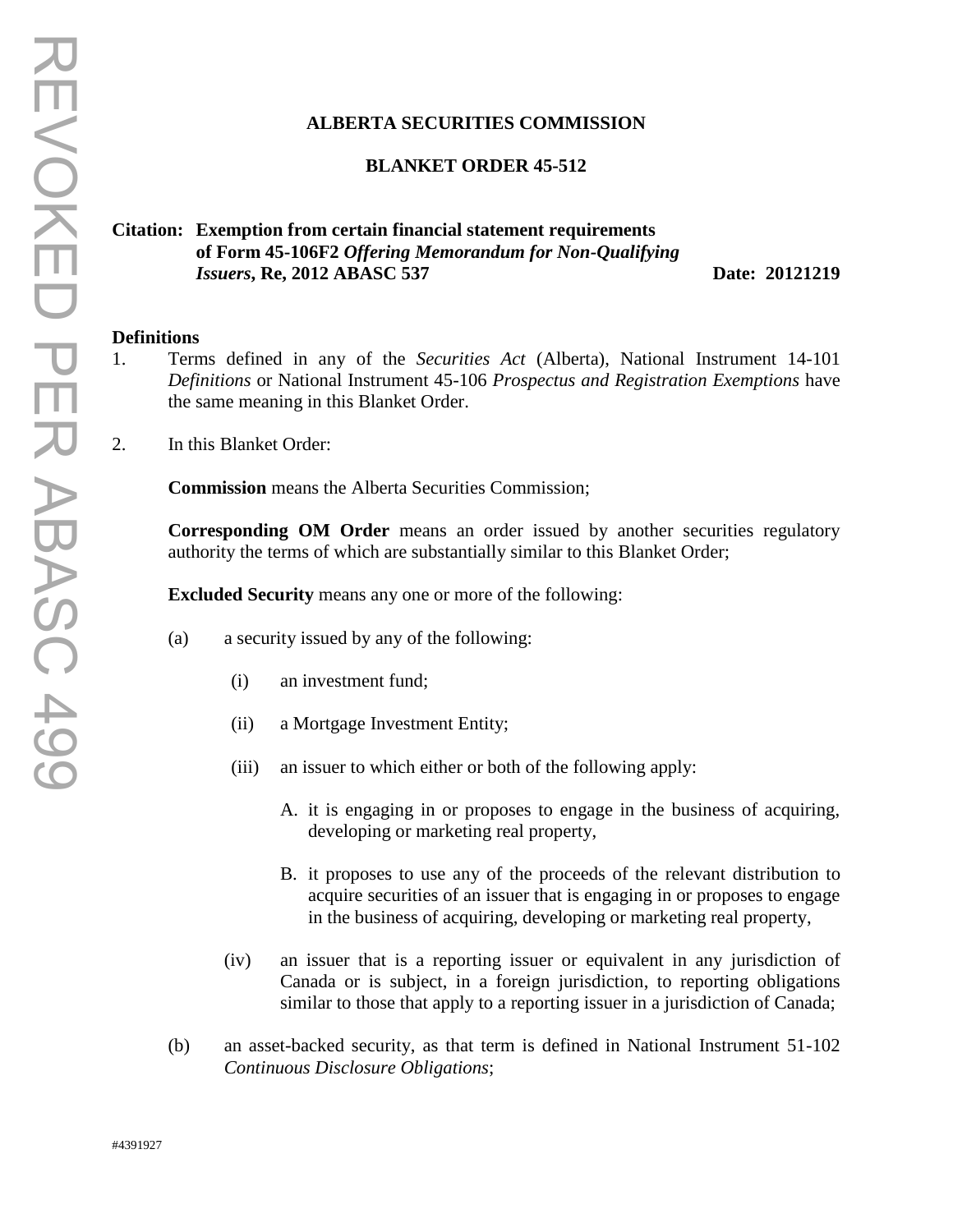- (c) a derivative, other than an option, warrant or other security that is exercisable for or convertible into an equity security of the same issuer;
- (d) a security linked to a derivative or to another security, other than an equity security, of the same issuer;

**Form 45-106F2** means Form 45-106F2 *Offering Memorandum for Non-Qualifying Issuers*;

**Issuer Group** means an issuer (the **First Issuer**) together with each other issuer to which either of the following apply:

- (a) it is an affiliate or associate of the First Issuer; or
- (b) it has an executive officer or founder who is also an executive officer or founder of the First Issuer;

**Mortgage Investment Entity** means a person or company

- (a) that invests substantially all of its assets in debts owing to it that are secured by one or more mortgages, hypothecs, or other instruments secured on real property, and
- (b) whose primary purpose or business activity is originating and administering mortgages, hypothecs or other instruments secured on real property, with the intent of holding the same for the entire term and using the revenues generated from them to provide a return for its investors;

**Offering Memorandum Exemption** means the exemption from the prospectus requirement provided by section 2.9 of National Instrument 45-106 *Prospectus and Registration Exemptions*.

#### **Background**

- 3. Under sections 2.9 and 6.4 of National Instrument 45-106 *Prospectus and Registration Exemptions*, it is a condition of reliance on the Offering Memorandum Exemption that an issuer, other than a qualifying issuer, deliver to a purchaser an offering memorandum in Form 45-106F2.
- 4. It is appropriate, having regard to the interests of investors and the financing needs of early-stage businesses and other small and medium-sized enterprises, subject to the conditions of this Blanket Order, to provide exemptions from requirements of Form 45- 106F2 regarding:
	- (a) audits of financial statements, operating statements and financial information, and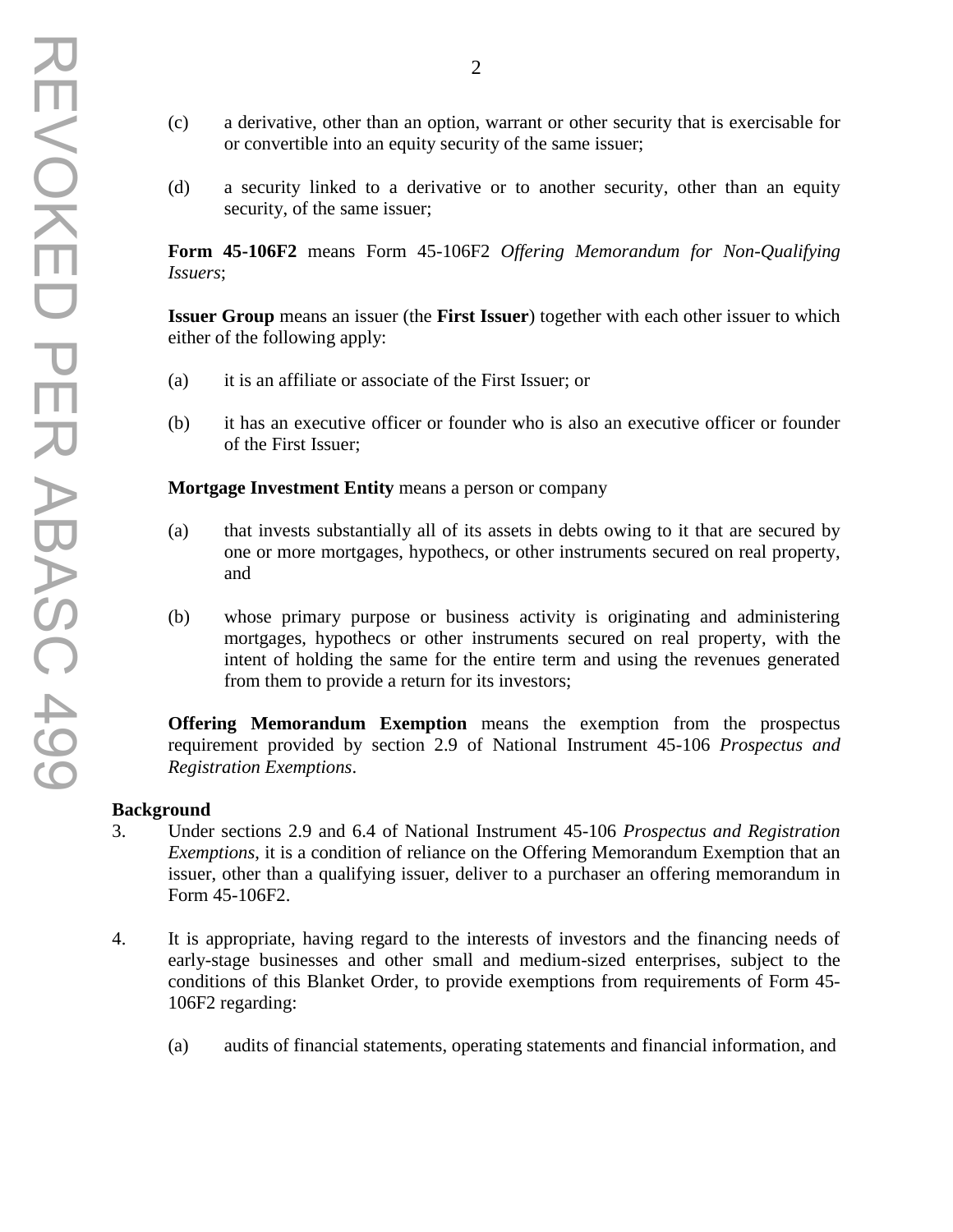# **Order**

5. The Commission, considering that to do so would not be contrary to the public interest, orders under section 213 of the Act that an issuer conducting a distribution of securities, other than Excluded Securities, in reliance on the Offering Memorandum Exemption, is exempt from the following requirements of Form 45-106F2 if all of the conditions specified in paragraph 6 below are satisfied:

## *Requirements for an audit*

- (a) the requirement, in each of the following Instructions, as applicable, for an audit of financial statements or an operating statement, or for financial information to be audited or derived from audited financial statements, if the financial statements or operating statement have not been audited, or the financial information has not been audited or derived from audited financial statements:
	- (i) Instruction B.9,
	- (ii) Instruction C.5,
	- (iii) Instruction D.3(b), and
	- $(iv)$  Instruction D.4(d)(i);

## *Requirements to update with an audit*

- (b) Instruction B.12 if, in the case of a distribution ongoing at the relevant time:
	- (i) the issuer's financial statements for its most recently completed financial year have not been audited, and
	- (ii) the issuer updates the offering memorandum to include financial statements for its most recently completed financial year, as soon as the issuer has approved the financial statements but in any event no later than the 120th day following its financial year-end;
- (c) Instruction C.6 if, in the case of a distribution ongoing at the relevant time:
	- (i) the financial statements for a business referred to in Instruction C.1 for the business' most recently completed financial year that ended before the acquisition date have not been audited, and
	- (ii) the issuer updates the offering memorandum to include financial statements for that business' most recently completed financial year that ended before the acquisition date, when they are available but in any event no later than the date 120 days following the year-end;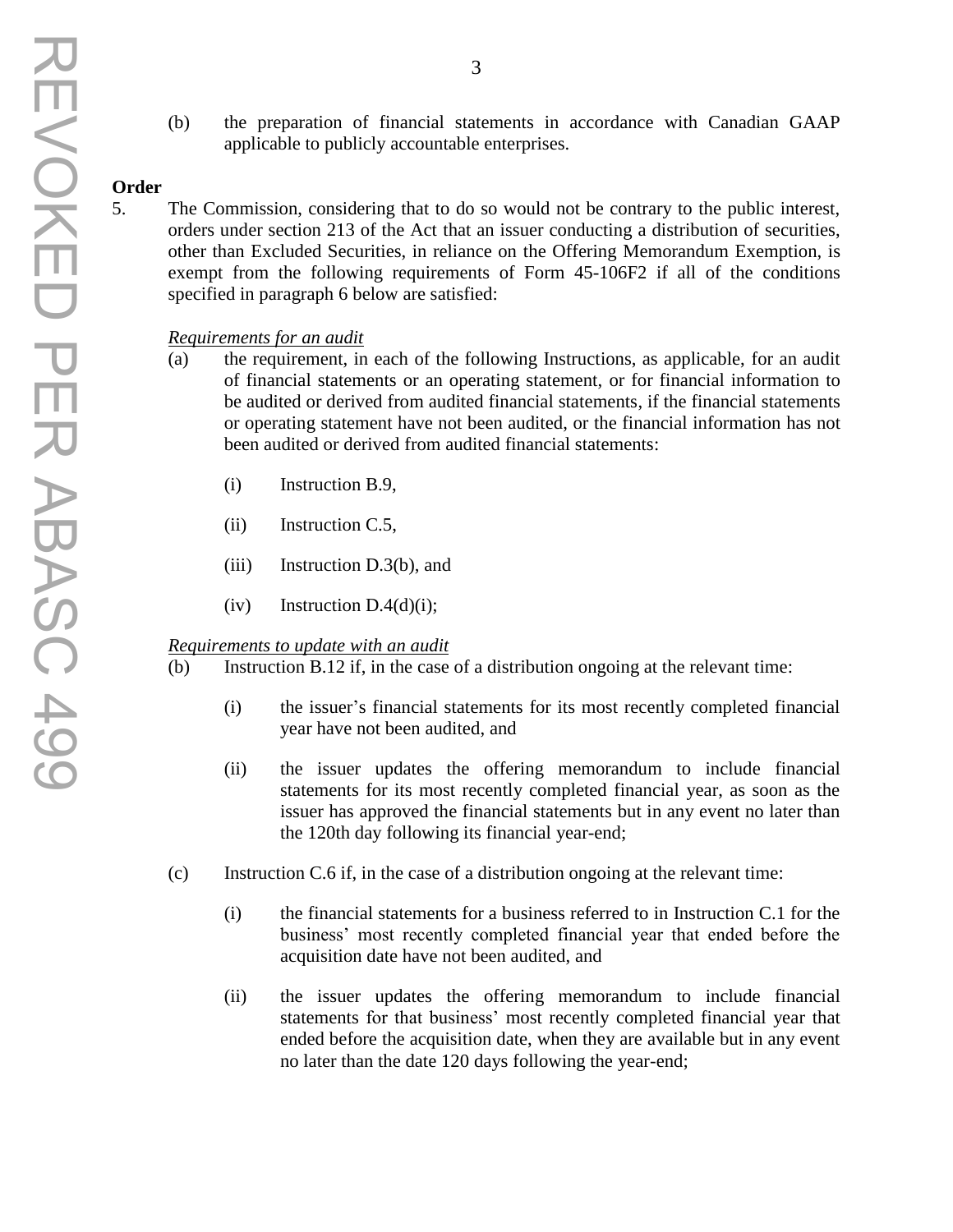#### *Requirement to disclose an audit and no reservation of opinion*

- (d) Instructions  $D.3(c)(i)$  and  $D.3(c)(ii)$  if the issuer, in the offering memorandum:
	- (i) discloses that the financial information presented has not been audited and is not derived from audited financial statements, and
	- (ii) identifies the financial statements from which the financial information has been derived;

#### *Requirements to use GAAP for publicly accountable enterprises*

- (e) the requirement in Instruction B.1 to prepare financial statements, an operating statement and financial information included in an offering memorandum in accordance with Canadian GAAP applicable to publicly accountable enterprises, if
	- (i) each financial statement, each operating statement and any financial information presented in the offering memorandum that has not been prepared in accordance with Canadian GAAP applicable to publicly accountable enterprises is prepared in accordance with Canadian GAAP applicable to private enterprises, and
	- (ii) the issuer complies with section 3.11 of National Instrument 52-107 *Acceptable Accounting Principles and Auditing Standards*, to the extent applicable, as if references in that section to "acquisition statements" instead referred to the issuer's financial statements.
- 6. A distribution made in reliance on the Offering Memorandum Exemption and any element of paragraph 5 above (the **Particular Distribution**) must satisfy all of the following conditions:
	- (a) the aggregate maximum amount raised by the Issuer Group, in all distributions made in all jurisdictions in reliance on this Blanket Order or a Corresponding OM Order, does not exceed \$500 000;
	- (b) the aggregate acquisition cost to a purchaser, of all securities of the Issuer Group distributed in the Particular Distribution or in any other distribution made in reliance on this Blanket Order or a Corresponding OM Order during the 12 months preceding the Particular Distribution, does not exceed \$2 000;
	- (c) the issuer states in bold font on the face page of each offering memorandum used in a distribution that relies on this Blanket Order or a Corresponding OM Order:

"**This is a risky investment. The financial statements and financial information in this offering memorandum are not audited. They have been prepared using Canadian GAAP for private enterprises and are not comparable to financial statements prepared using Canadian GAAP for publicly accountable enterprises.** *[Instruction: Delete*